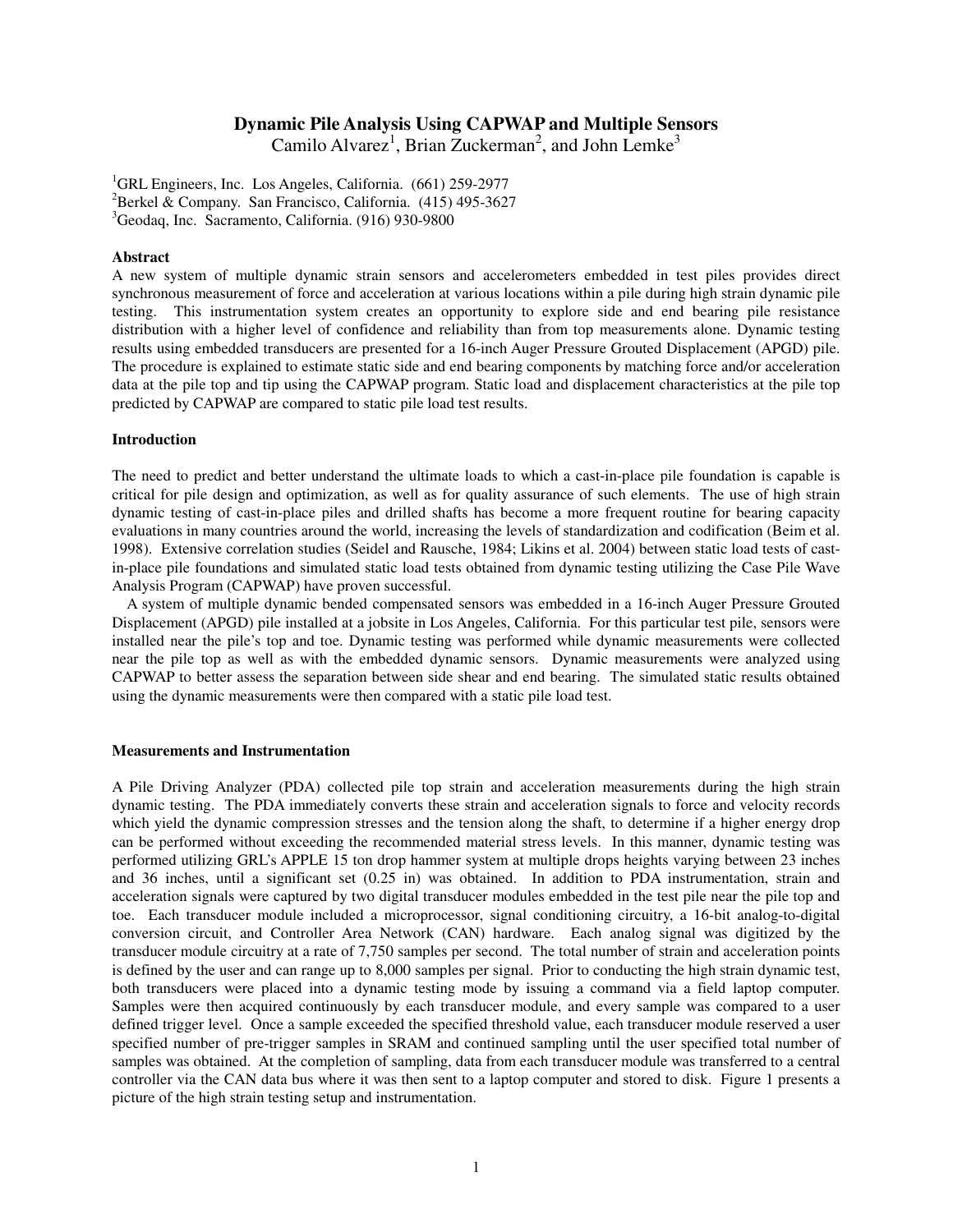

**Figure 1**. Dynamic Testing and Instrumentation

## **Analytical Methods**

After high strain dynamic data was collected in the field, it was processed utilizing the signal matching software CAPWAP (Case Pile Wave Analysis Program). CAPWAP separates static and damping soil characteristics and also allows for an estimation of the side shear distribution and the pile's end bearing. CAPWAP is based on the wave equation model, which analyses the pile as a series of elastic segments and the soil as a series of elasto-plastic elements with damping characteristics, where the stiffness represents the static soil resistance and the damping represents the dynamic soil resistance. Typically the pile top force and velocity measurements acquired under high strain hammer impacts can be analyzed utilizing the signal matching procedure yielding forces and velocities over time and along the pile length. Initial CAPWAP analysis results utilizing only the top force and velocity records yielded an ultimate soil resistance of 580 kips, of which 240 kips were estimated to be in the shaft and 340 kips in end bearing. Figure 2 presents the initial CAPWAP results which include the force and velocity traces and obtained shaft resistance distribution and end bearing.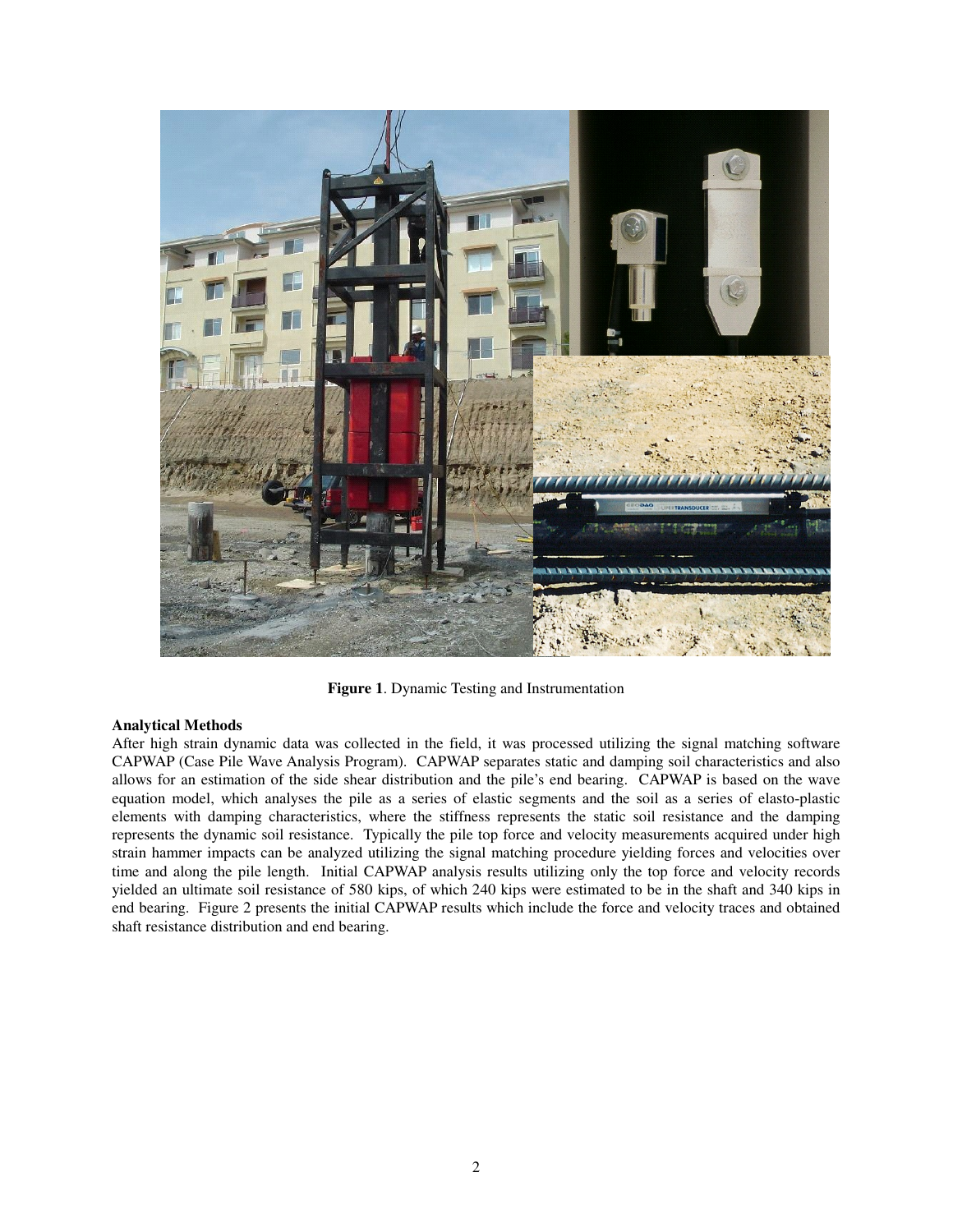



Utilizing the bottom force and velocity measurements obtained with the dynamic sensors embedded in the pile, bottom force and velocity estimates from the CAPWAP program were matched to measurements by adjusting the magnitude of static resistance, quake and damping parameters for both shaft and toe. Initially the main separation between side shear and end bearing was determined utilizing both peak force and velocities at the pile tip. The side shear distribution and the damping coefficient were modified to obtain a better match utilizing the signal matching capabilities of CAPWAP. The ultimate soil resistance calculated by CAPWAP analysis for the dynamic test was 560 kips, of which 300 kips of those were estimated to be in side shear and 260 kips in end bearing. Figures 3 and 4 show a comparison between measured toe force and velocity, the latter multiplied by the pile impedance, and the equivalent readings from the embedded dynamic sensors.



**Figure 3**. Toe Force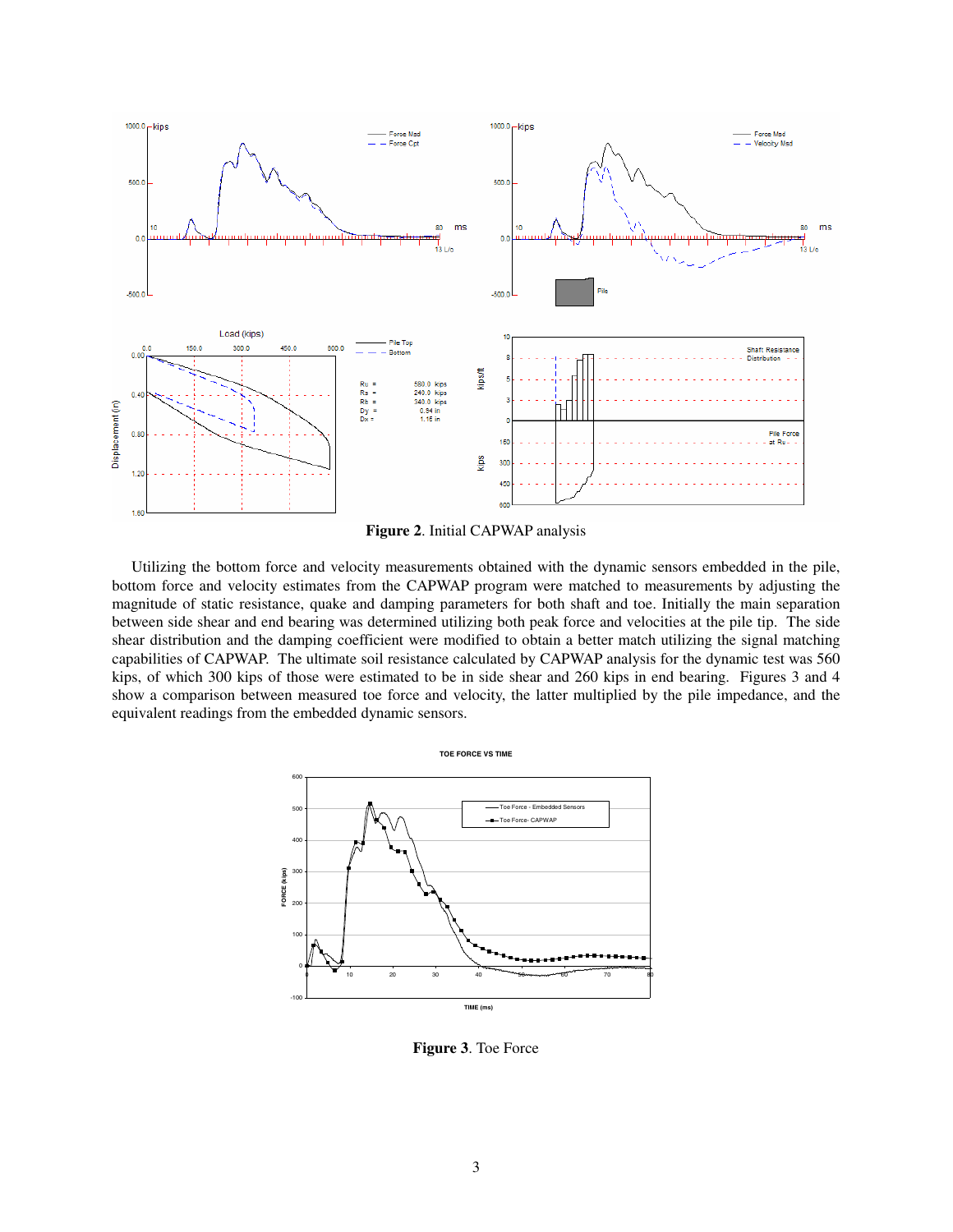**TOE VELOCITY\*IMPEDANCE VS TIME**



**Figure 4**. Toe Velocity\*Impedance

CAPWAP also allows for a computation of a simulated load set curve utilizing the static components of the calculated total resistance. Thus, after signal and dynamic sensor matching was achieved a simulated load-set curve was generated and compared to the results of a static load test. The static load test was conducted using a standard load schedule, and the maximum test load was maintained for about 12 hours. High strain dynamic testing models a quick load test and does not account for any additional settlements associated with the long-term static test method. Both load-set curves are given as a visual comparison with the understanding that results are not meant to be directly compared. Figure 5 presents load-set curves from both the static load test and the CAPWAP simulation.